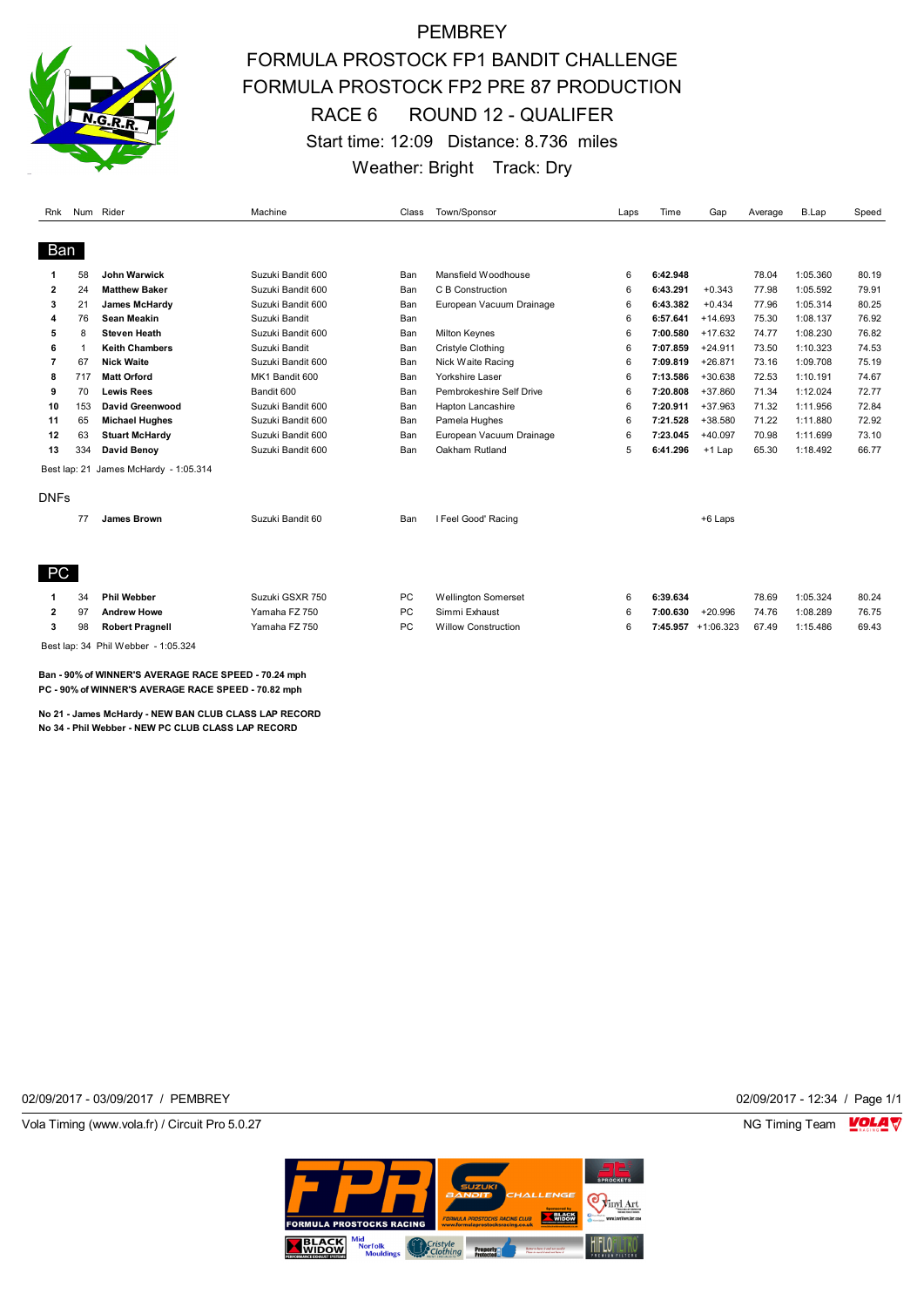

## **PEMBREY** FORMULA PROSTOCK FP1 BANDIT CHALLENGE FORMULA PROSTOCK FP2 PRE 87 PRODUCTION RACE 6 ROUND 12 - QUALIFER LAP TIMES

| Lap            | Time         |
|----------------|--------------|
|                |              |
|                | John Warwick |
|                | <b>START</b> |
| 1              |              |
| $\overline{2}$ | 1:06.262     |
| 3              | 1:06.333     |
| 4              | 1:05.857     |
| 5              | 1:05.940     |
| 6              | 1:05.360     |

| Keith Chambers |          |  |  |  |
|----------------|----------|--|--|--|
| START          |          |  |  |  |
| 1              |          |  |  |  |
| 2              | 1:10.994 |  |  |  |
| 3              | 1:10.323 |  |  |  |
| 4              | 1.10469  |  |  |  |
| 5              | 1:10.433 |  |  |  |
| 6              | 1:10.357 |  |  |  |

| Lewis Rees   |          |  |  |  |  |
|--------------|----------|--|--|--|--|
| <b>START</b> |          |  |  |  |  |
| 1            |          |  |  |  |  |
| 2            | 1:12.243 |  |  |  |  |
| 3            | 1:12.090 |  |  |  |  |
| 4            | 1:12.024 |  |  |  |  |
| 5            | 1:12.608 |  |  |  |  |
| 6            | 1:12.492 |  |  |  |  |

| <b>Matt Orford</b> |          |  |  |  |
|--------------------|----------|--|--|--|
| <b>START</b>       |          |  |  |  |
| 1                  |          |  |  |  |
| 2                  | 1:11.238 |  |  |  |
| 3                  | 1:11.054 |  |  |  |
| 4                  | 1:10.704 |  |  |  |
| 5                  | 1:10.191 |  |  |  |
| հ                  | 1:10.204 |  |  |  |

| Matthew Baker |  |
|---------------|--|
| START         |  |

| Lap | Time     |
|-----|----------|
| 1   |          |
|     |          |
| 2   | 1:06.268 |
| 3   | 1:06.752 |
| 4   | 1:05.957 |
| 5   | 1:05.879 |
| հ   | 1:05.592 |

| Michael Hughes |          |  |  |  |
|----------------|----------|--|--|--|
| <b>START</b>   |          |  |  |  |
| 1              |          |  |  |  |
| 2              | 1:12.599 |  |  |  |
| 3              | 1:12.466 |  |  |  |
| 4              | 1:11.880 |  |  |  |
| 5              | 1.11955  |  |  |  |
| հ              | 1:12.619 |  |  |  |
|                |          |  |  |  |

| Nick Waite |          |  |  |  |
|------------|----------|--|--|--|
|            | START    |  |  |  |
| 1          |          |  |  |  |
| 2          | 1:09.728 |  |  |  |
| 3          | 1.11458  |  |  |  |
| 4          | 1:09.708 |  |  |  |
| 5          | 1:11.539 |  |  |  |
| հ          | 1.10.579 |  |  |  |

|              | <b>Phil Webber</b> |  |  |
|--------------|--------------------|--|--|
| <b>START</b> |                    |  |  |
| 1            |                    |  |  |
| 2            | 1:05.851           |  |  |
| 3            | 1 05 951           |  |  |
| 4            | 1:06.322           |  |  |
| 5            | 1:05.324           |  |  |
| 6            | 1:05.441           |  |  |
|              |                    |  |  |

| <b>Robert Pragnell</b> |          |  |  |
|------------------------|----------|--|--|
| START                  |          |  |  |
|                        |          |  |  |
| 2                      | 1:15.486 |  |  |
| 3                      | 1.16453  |  |  |

Andrew Howe

|              | <u>Aliulew Liowe</u> |  |  |  |  |
|--------------|----------------------|--|--|--|--|
| <b>START</b> |                      |  |  |  |  |
| 1            |                      |  |  |  |  |
| 2            | 1:09.772             |  |  |  |  |
| 3            | 1:08.360             |  |  |  |  |
| 4            | 1:08.966             |  |  |  |  |
| 5            | 1:08.289             |  |  |  |  |
| 6            | 1:09.453             |  |  |  |  |
|              |                      |  |  |  |  |

| David Benoy  |          |  |  |  |  |  |  |
|--------------|----------|--|--|--|--|--|--|
| <b>START</b> |          |  |  |  |  |  |  |
| 1            |          |  |  |  |  |  |  |
| 2            | 1:18.492 |  |  |  |  |  |  |
| 3            | 1:18.965 |  |  |  |  |  |  |
| 4            | 1 18 736 |  |  |  |  |  |  |
| 5            | 1:20.055 |  |  |  |  |  |  |

| David Greenwood |              |  |  |  |  |  |  |
|-----------------|--------------|--|--|--|--|--|--|
|                 | <b>START</b> |  |  |  |  |  |  |
|                 |              |  |  |  |  |  |  |
| 2               | 1:12.632     |  |  |  |  |  |  |
| 3               | 1.13409      |  |  |  |  |  |  |
|                 | 1:12.068     |  |  |  |  |  |  |

| 5 | 1:11.956 |
|---|----------|
| 6 | 1:12.184 |
|   |          |
|   |          |

James Brown

|   | <b>START</b>  |
|---|---------------|
| 1 |               |
|   |               |
|   |               |
|   | James McHardy |
|   | <b>START</b>  |
| 1 |               |
| 2 | 1:06.012      |
| 3 | 1:06.577      |
| 4 | 1:06.080      |
| 5 | 1:05.864      |
| 6 | 1:05.314      |

02/09/2017 - 03/09/2017 / PEMBREY 02/09/2017 - 12:18 / Page 1/2

Vola Timing (www.vola.fr) / Circuit Pro 5.0.27 **NG Timing Team MOLA View Area** NG Timing Team MOLA View Area NG Timing Team MOLA View Area NG Timing Team MOLA View Area NG Timing Team MOLA View Area NG Timing Team MOLA Vie

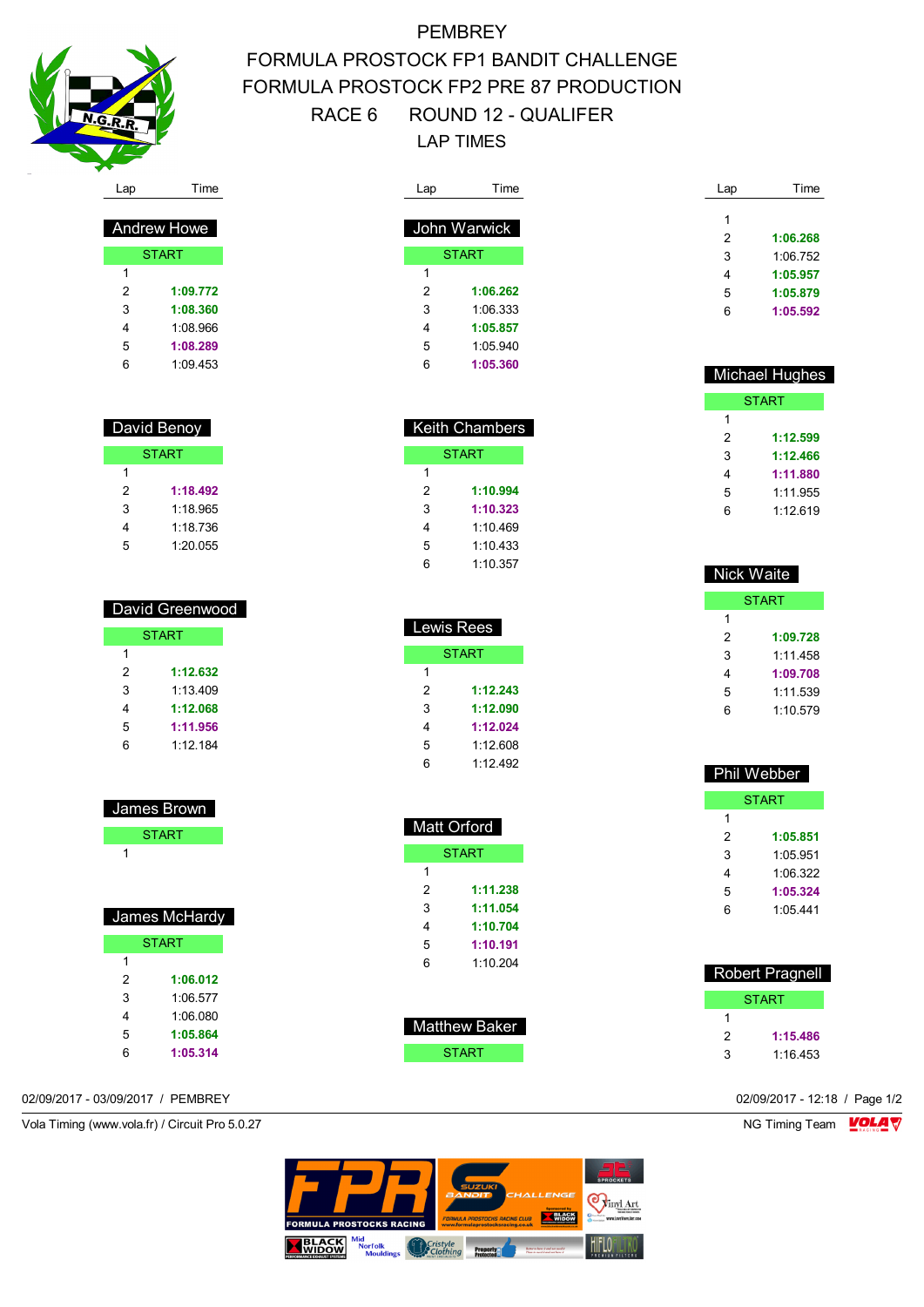## PEMBREY FORMULA PROSTOCK FP1 BANDIT CHALLENGE FORMULA PROSTOCK FP2 PRE 87 PRODUCTION RACE 6 ROUND 12 - QUALIFER LAP TIMES

| Lap | Time     |
|-----|----------|
| 4   | 1.16857  |
| 5   | 1.17108  |
| ิค  | 1.17.532 |

| Sean Meakin  |          |  |  |  |  |  |  |
|--------------|----------|--|--|--|--|--|--|
| <b>START</b> |          |  |  |  |  |  |  |
| 1            |          |  |  |  |  |  |  |
| 2            | 1:08.235 |  |  |  |  |  |  |
| 3            | 1.08.504 |  |  |  |  |  |  |
| 4            | 1:08.137 |  |  |  |  |  |  |
| 5            | 1:08.515 |  |  |  |  |  |  |
|              | 1:09.676 |  |  |  |  |  |  |

| <b>Steven Heath</b> |          |  |  |  |  |  |  |
|---------------------|----------|--|--|--|--|--|--|
| <b>START</b>        |          |  |  |  |  |  |  |
| 1                   |          |  |  |  |  |  |  |
| 2                   | 1:10.193 |  |  |  |  |  |  |
| 3                   | 1:08.230 |  |  |  |  |  |  |
| 4                   | 1:08.651 |  |  |  |  |  |  |
| 5                   | 1.09035  |  |  |  |  |  |  |
| հ                   | 1:08.346 |  |  |  |  |  |  |

| Stuart McHardy |          |  |  |  |  |  |  |
|----------------|----------|--|--|--|--|--|--|
| <b>START</b>   |          |  |  |  |  |  |  |
| 1              |          |  |  |  |  |  |  |
| 2              | 1:11.699 |  |  |  |  |  |  |
| 3              | 1.12620  |  |  |  |  |  |  |
| 4              | 1.11.948 |  |  |  |  |  |  |
| 5              | 1.12 643 |  |  |  |  |  |  |
| ჩ              | 1:13.003 |  |  |  |  |  |  |

02/09/2017 - 03/09/2017 / PEMBREY

Vola Timing (www.vola.fr) / Circuit Pro 5.0.27

02/09/2017 - 12:18 / Page 2/2<br>NG Timing Team  $\sqrt{\text{OLA}}$